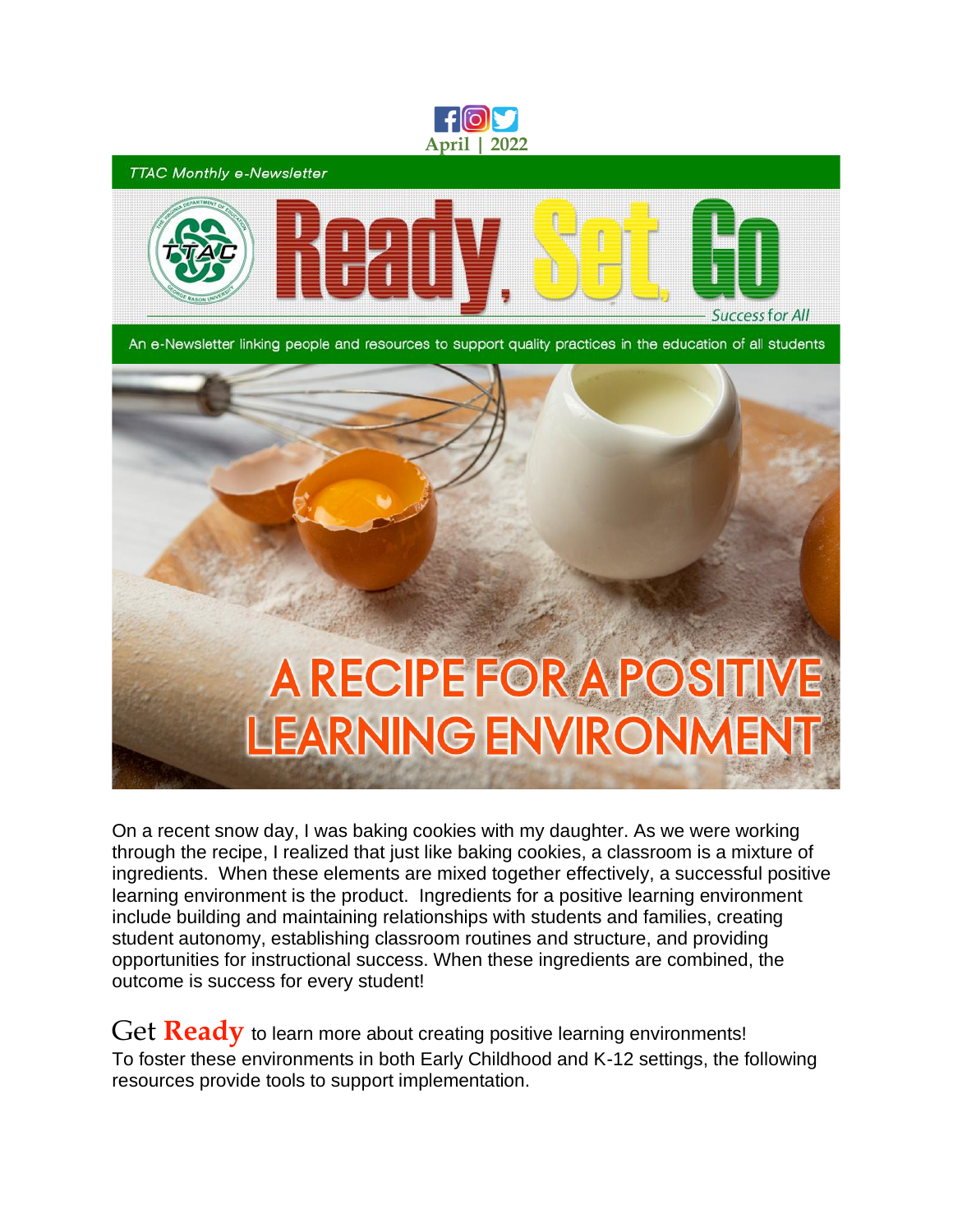- [National Center for Pyramid Model Innovations](https://challengingbehavior.cbcs.usf.edu/index.html)
- [IRIS Center](http://ttaconline.org/Resource/JWHaEa5BS76QmTE84tGsnw/Resource-the-iris-center-vanderbilt-peabody-college)

Get Set to mix our ingredients so that the outcome is success for every student!

- Early Childhood Recommended Practices (Birth-5): The Council for Exceptional Children's Division for Early Childhood (DEC), has identified [recommended](https://ectacenter.org/decrp/decrp.asp)  [practices](https://ectacenter.org/decrp/decrp.asp) designed to guide parents and practitioners on the most effective practices to improve the learning outcomes and promote the development of young children, based on developmental levels and cultural and linguistic backgrounds.
- [High Leverage Practices](https://highleveragepractices.org/) (K-12): The Social, Emotional and Behavioral HLPs identified as important to effective teaching and fundamental to support student learning are as follows:
- HLP 7- [Establish a consistent, organized, and respectful learning environment.](https://highleveragepractices.org/701-2-4-2-2/)
- HLP 8- Provide positive and constructive feedback to guide students' learning [and behavior.](https://highleveragepractices.org/701-2-3/)
- HLP 9- [Teach social behaviors.](https://highleveragepractices.org/four-areas-practice-k-12/social-emotional-behavioral)

Go explore the following resources to create your own recipe for student success in a positive learning environment!

- [The National Center for Pyramid Model Innovations](https://challengingbehavior.cbcs.usf.edu/index.html): Early childhood and early elementary educators will find information and tools about building positive relationships with young students in this resource, ["Building Positive](https://challengingbehavior.cbcs.usf.edu/docs/building-positive-relationships-with-young-children.pdf)  [Relationships with Young Children.](https://challengingbehavior.cbcs.usf.edu/docs/building-positive-relationships-with-young-children.pdf)"
- The Head Start Early Childhood [Learning and Knowledge Center](https://ttaconline.org/Resource/JWHaEa5BS77urpowIzpXaQ/Resource-office-of-head-start-early-childhood-learning--knowledge-center-eclkc-us-department-of-health): To learn more about creating a positive environment for Young Children, educators can watch this video, ["Creating a Responsive Environment for Young Children.](https://eclkc.ohs.acf.hhs.gov/curriculum/teacher-time-series/creating-responsive-environment-young-children-0)"
- [Relationships/National Center on Safe Supportive Learning Environments](https://safesupportivelearning.ed.gov/topic-research/engagement/relationships)  [\(NCSSLE\)](https://safesupportivelearning.ed.gov/topic-research/engagement/relationships): To gather additional information on strategies to increase relationship-building, visit this site's featured resources.

## **References**

Division for Early Childhood. (2014). *DEC recommended practices in early intervention/early childhood special education 2014.* <https://ectacenter.org/decrp/decrp.asp>